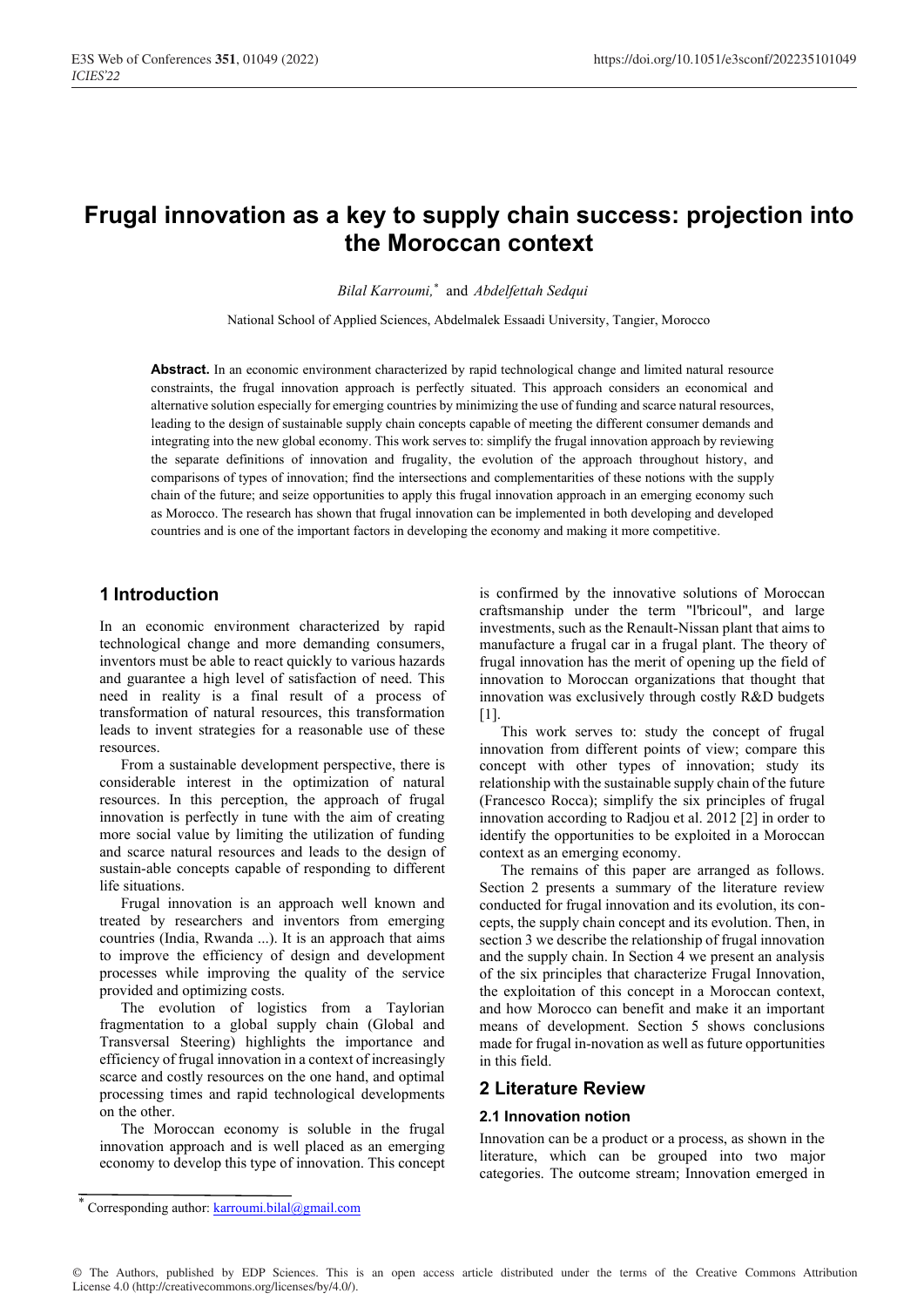new products and production methods. the focus on this stream is used to study the economic consequences of innovation (von Hippel, 1988; Abernathy and Utterback, 1978). The process flow that studies the social and organizational processes that generate the outcomes of innovation, such as the environmental context, individual creativity, and social and economic factors [3].

There are two criteria for defining innovations, (Phills et al, 2008). The first is that the idea must be new, without necessarily being entirely original, the user and the application that are concerned by this novelty. That is to say, it can be new for a company or a specific market, but it does not have to be universal. Second, the innovation must improve the current situation to be more effective than the solutions it seeks to replace. Innovation involves capital-intensive research and development by firms, as well as small improvements to existing technology. The "who", "what" and "how" of innovation varies from one firm to another, from a product to a new business model, from basic research to the acquisition of external knowledge. In this context, frugal innovation should not totally new or require human and financial investment which often linked to high-technology R&D [4].

#### **2.2 Frugal notion**

Frugal means in the literal sense of the term thrifty or "characterized by or reflecting thrift in the use of resources" (Merriam Webster, 2011) and "simple and plain and inexpensive" (Oxford Dictionaries, 2011).

Simply put, a frugal philosophy embodies "doing more with less." This applies to both the buyer and the seller. For consumer expectation, a frugal product is affordable and cheap. But affordability is not limited to the solution cost, but also extends to operating costs. Frugality means not only reducing the product cost, but also reducing the way it is designed to operate within the situation with limited resources.

Thus, for the consumer, a frugal solution ranges from simple cost to operating with few resources, against the lack of necessary infrastructure and in the way, it operates within complex, different or poorly performing institutions. From a business perspective, to meet the needs of clients in constrained contexts, a cost-effective solution must be pre-designed, produced and delivered [5].

In the same approach, the concepts of low cost, soft discount and hard discount appear; the concept of "low cost" is based on the practice of lower prices than the market average and is mainly used in the field of services (hotels, air transport, car rental). It is also applied in the field of distribution with, in particular, the hard discount model which generates low prices through; a quasi absence of services, a reduction in handling costs (shelving by pallets), a limited number of references offered, a very limited presence of major brands and a high degree of versatility among employees.

#### **2.3 Frugal innovation**

Several definitions have been given to the Frugal Innovation approach, except that these definitions agree on some key characteristics. The origin of this approach can be traced back to the term 'Frugal Engineering',

invented by Carlos Ghosn, Chairman and CEO of the Renault-Nissan Alliance in 2006, who was able to innovate cost-effectively and quickly, and under very limited resource conditions (Soni and Krishnan, 2013). The Economist initiated one of the first definitions of Frugal Innovation in 2010: "Frugal products must be durable and easy to use (…). Frugal innovation is not just about rethinking product design; it involves rethinking all production processes and business models" [6].

Similarly, Rajnish Tiwari and Cornelius Herstatt consider the term 'Frugal Innovation' to mean innovative products and services that: "seek to minimize the use of material and financial resources across the value chain in order to reduce the cost of ownership while meeting or exceeding certain predefined criteria of acceptable quality standards" [7].

Bhatti, Y.A. (February 1, 2012) considers that frugal innovation can encompass both processes and outcomes and therefore have overlapping meanings. It can refer to frugal innovation processes, such as the process of reverse diffusion (Govindarajan and Ramamurti, 2011), reverse engineering, the use of do-it-yourself (Levi-Strauss, 1967), creative improvisation or jugaad (Gulati, 2010), design processes and the use of tools such as open source techniques. Jugaad is presented as a style of innovation improvisation motivated by scarcity of resources and focus on the immediate requirements of customers rather than their lifestyle (BusinessWeek, 2009).

Frugal innovation can be a product, a service or a business models that aim to provide a good quality at acceptable prices for underserved customers in the low and middle market (Zeschky et al., 2014; Ernst et al. Young, 2011; Soni, 2013). These innovations are developed in a sustainable and profitable way to improve the social value while minimizing the environment impacts, resource use and capital in the company. (Bhatti, 2012; Tiwari and Herstatt, 2014; Radjou and Prabhu, 2015).

#### **2.4 Frugal innovation evolution**

To illustrate a more recent view on the evolution of frugal innovation, we quote below the breakdown of "Pisoni, Alessia; Michelini, Laura and Martignoni, Gloria), who have classified this evolution in the definition of frugal innovation into three generations from 2012 to 2017 (see below table 1).





## **2.5 Innovation concepts: Similarity of frugal innovation**

In relation to other similar concepts, such as "Jugaad", "Base of the Pyramid", "Inclusive Innovation", and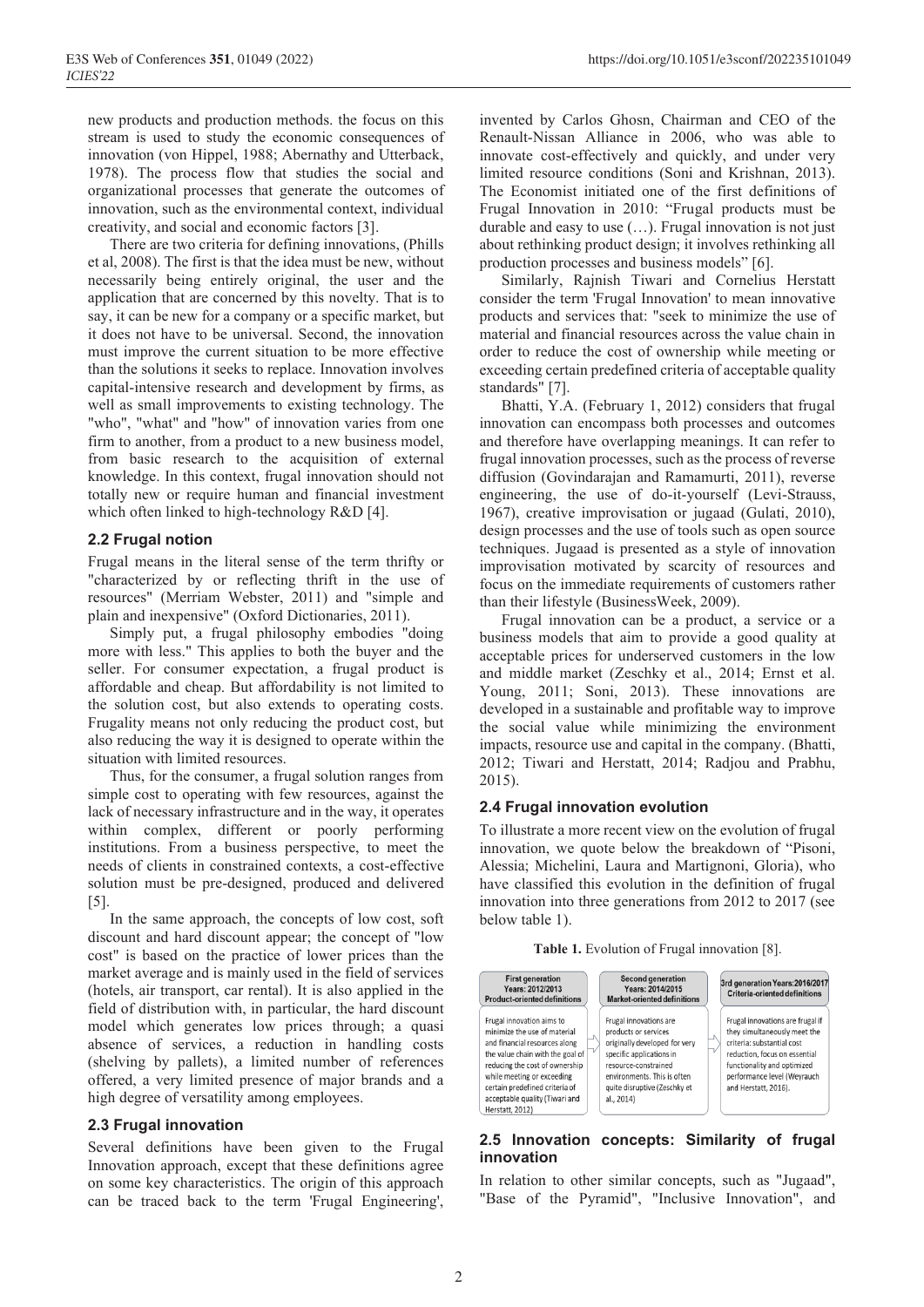"Reverse Innovation", the frugal innovation is developed to be a more integrated concept (Tiwari & Herstatt, 2014; Hamacher, 2014; Bhatti & Ventresca, 2013). In fact, it fully includes the core characteristics of these individual related terms (Tiwari & Herstatt, 2014, p. 13).

Therefore, we convinced that the frugal is related to the entire innovation process that applies to different types of innovation.

| Jugaad                                                                                                                                                                                   |  |
|------------------------------------------------------------------------------------------------------------------------------------------------------------------------------------------|--|
| • Jugaad is synonymous with the frugal approach, that is mean the art of improvising an<br>effective solution using limited resources.                                                   |  |
| <b>Cost Innovation</b>                                                                                                                                                                   |  |
| . A frugal approach offer to customers the lower costs solutions with limited resources but<br>with same functionalities.                                                                |  |
| <b>Reverse Innovation</b>                                                                                                                                                                |  |
| . The frugality is linked to the concept of reverse innovation; a new innovation concept<br>from final solution to design step.                                                          |  |
| <b>Base of pyramid innovation</b>                                                                                                                                                        |  |
| • The innovation at the base of the pyramid is part of the frugal approach, the concept is<br>linked to the developing country.                                                          |  |
| Do-it-yourself process (Bricolage)                                                                                                                                                       |  |
| . Do-it-yourself processes - DIY processes characterized by rapid reaction to existing<br>situation with lower costs.                                                                    |  |
| <b>Disruptive innovation</b>                                                                                                                                                             |  |
| . Disruptive innovation is associated with the frugal approach by some researchers and this<br>following the flexibility characterized this type of innovation.                          |  |
| <b>Low Cost</b>                                                                                                                                                                          |  |
| . An economic and marketing concept based on the practice of lower prices than the<br>market average which can be obtained through a drastic policy of cost containment or<br>reduction. |  |
| <b>Hard discount</b>                                                                                                                                                                     |  |
| . Hard discount refers to sales outlets selling products at prices generally below those                                                                                                 |  |

normally charged

**Fig. 1.** Innovation concepts [9].

#### **2.6 Logistics**

Y.Pimor and M.Fender.2008 consider that logistics always covers transport, storage and handling functions and, in production companies, tends to extend its field upstream towards purchasing and supply, downstream towards commercial management and distribution. The military-generated definition is often cited: Logistics is about delivering the right part to the right person at the right time.

However, different logistics can be distinguished by their purpose and their methods [10]:

- A supply logistics system that brings into the factories... commodities required for production.
- A general supply logistics that provides service companies or administrations the various products.
- Production logistics, which consists of bringing to the foot of the lines of production the materials and components needed for production.
- A distribution logistics, that of the distributors, which consists in bringing to the final consumer.
- Military logistics to transport to a theatre of operations the forces and all that is necessary for their operational implementation and their support.
- Support logistics consists of organizing all what is required to keep a complex system in operation.
- An activity known as after-sales service rather similar to support logistics, with the difference that it is carried out in a commercial context by the person who sold a good.
- Reverse logistics, translated as "logistics to backwards" or "returns logistics", which consists of taking back products that the customer does not want or wants to do repair.

#### **2.7 Supply chain**

The Supply Chain can be considered as a sequence of processes, a network of organizations or companies or as a dynamic network structure that generates physical, information and financial flows. It can even become a mode of analysis. The SCM is a type of management, coordination, exchange or even a managerial philosophy of this chain [11].

Once again, the variety of definitions could be confusing, but the apparent diversity stems in part from the different possible levels of SCM: operational, tactical or strategic. For example, Halley (2004) defined Supply Chain as following, "The supply chain is defined as a network of interacting firms whose objective is to deliver a product or service to the end user by coordinating the activities associated with the movement of goods from the raw material to the delivery of the finished product through efficient combinations of resources that contribute to the creation and delivery of value. "(Halley, 2004, p 55).

#### **2.8 Logistics evolution: From logistic to supply chain**

The concept of logistics has undergone an important evolution since 1960, the table below shows this evolution from simplified activities to supply chain management.

|                                                           | Activity Integration 1960 to 2000<br><b>Activity fragmentation to 1960</b> | $2000+$                    |
|-----------------------------------------------------------|----------------------------------------------------------------------------|----------------------------|
| Demand forecasting<br>Purchasing<br>Requirements planning |                                                                            |                            |
| Production planning<br>Manufacturing inventory            | Purchasing/Materials<br>Management                                         |                            |
| Warehousing<br>Material handling                          | Logistics                                                                  |                            |
| Packaging<br>Finished goods inventory.                    |                                                                            | Supply Chain<br>Management |
| Distribution planning<br>Order processing                 | Physical                                                                   |                            |
| Transportation<br>Customer service                        | <b>Distribution</b>                                                        |                            |
| Strategic planning                                        |                                                                            |                            |
| Information services                                      |                                                                            |                            |
| Marketing/sales<br>Finance                                |                                                                            |                            |

**Fig. 2.** From logistic to supply chain

## **3 Frugal innovation and supply chain**

Frugal Innovation has a strong relationship with the supply chain, for this reason, we will present the point of view of the authors talking about this relationship as well as their model for making frugal innovation soluble in the global supply chain;

Radjou and Prabhu (2015) propose a decentralized manufacturing strategy of factory-agnostic products based on modular architecture and standardized components. Furthermore, they underline the benefits of establishing local networks for both procurement and distribution activities.

Finally, to ensure the sharing of information flows with the involved parties, they recommend the use of an ERP software.

Millstone (2014) pays attention to the design phase to ensure affordability of products. In addition, she proposes the reduction of the Supply Chain by implementation of small plants near to the end market.

More investigation is needed to develop the link between SCM and frugal innovation, especially in the absence of a standardized model. This work contributes to the development of a structured framework of SC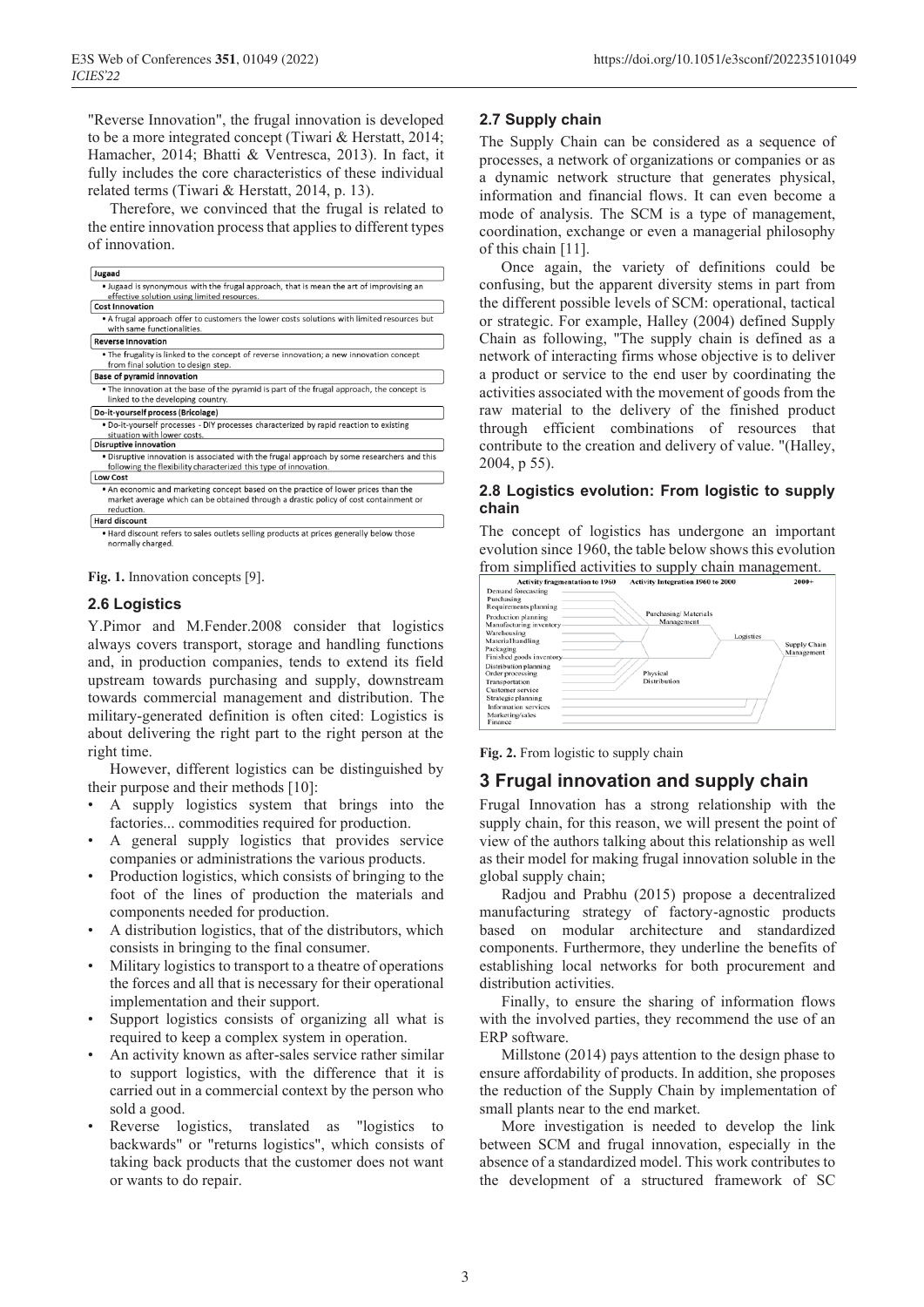strategies for frugal innovation, it aims to increase firms' reliance, efficiency and success rate [12].



**Fig. 3.** Framework for Frugal Innovation Supply Chain [12]

# **4 Frugal innovation and Moroccan context**

## **4.1 Six principles of frugal innovation**

Radjou et al. 2012 are the only ones that have defined the principles of frugal innovation, which appear the effective six practices of innovators in complicated condition like emerging economies circumstances. To achieve a good result, these defined principles is basing on frugality, simplicity, adaptability, resilience, inclusivity, passion, and empathy. The six principles are:

- Seek Opportunity in Adversity: Entrepreneurs consider situation constraints as an invitation to innovate a frugal solutions. Alchemists make an opportunity from adversity to add a value. This power to create an innovation source from adversity is required for any organization to succeed and prosper.
- Do More with Less: Frugal innovators generate a lot with less, and this is totally contradictory to the Western approach that considers bigger is better. This approach has failed to provide essential and necessary services such as education and health care to a large segment of people. The principle of doing more with less can help developed and emerging countries deliver high value while optimizing the use of limited natural and financial resources.
- Think and Act Flexibly: For innovators all options are open because of the flexibility mindset. These Frugal Innovation innovators respond quickly to unexpected changes. They don't just think out of the box, but also try to create new boxes. Their boundless thinking leads to incredible solutions that help shape entirely new markets and sectors.
- Keep It Simple: Creative simplicity is an essential part of Jugaad. It is used to find good solutions that will do the requested work and meet the created need, it does not seek sophisticated solutions to perform the requested function.
- Include the Margin: Include the margin is among the specialties used by innovators to include marginal and

underserved customers in order to make them active traditional customers and value co-creators. this role is ensured by affordable solutions proposed to meet the market needs of these customers.

• Follow Your Heart: According to the innovators of Jugaad Concepts, trusting the heart and following it is the key to success without the need to rely on formal studies to choose which products to manufacture. Although knowing their clients is necessary, they are based on intuition and empathy [2].

## **4.2 Makers and Favorable Spaces for Frugal Innovation**

Makers are at the meeting point of resources and methods that are close to those of design and industry, but they envisage production according to logics that are more of a hobby. Learning by doing, decentralization and sharing of skills; self-production, personal accomplishment through making and emancipation through digital manufacturing techniques [14].

In high-tech DIY communities, "Fab labs" and "Makerspaces" are frequently looked at through the prism of innovation. they are workshops open to the community and they usually have sophisticated and digital equipment, these spaces indeed seem to be able to embody currents of thought seeking ways of emancipation with technological developments. "Fab labs" and "Makerspaces" therefore deserve to be analyzed and accredited to make them solid spaces of frugal innovation. Fab labs are located within educational institutions such as colleges, schools and universities; in addition to focusing more on students, while Makerspaces are suitable spaces for tinkerers, craftsmen and hobbyists to showcase their skills through innovative and frugal ideas [15][16].

These principles have a considerable contribution in the concept of collective intelligence that aims to achieve an inclusive circular economy, an economy that offers innovative solutions at affordable prices and aims to increase the efficiency of resource use and decrease the impact on the environment.

## **4.3 Moroccan context**

During this section we have exposed the opportunity for Morocco to adopt this concept of frugal innovation. This exhibition will take into consideration the two following aspects; the Moroccan economy at the global level and the applicability of frugal innovation concepts to the Moroccan context;

Morocco is classified as a developing country, which brings it closer to countries in Asia (India…), Latin America (Brazil, Peru...) and some African countries (Rwanda, Ethiopia). The living conditions of the population and the limited natural resources are among the main points that link the Moroccan context to these countries that have known success stories with frugal innovation. The main drivers for the birth of this concept are high costs and limited resources. In Morocco the frugal innovation approach is discussed for the first time informally at the fifth international meeting in Dakhla, Morocco, on December 7-8, 2017 as part of innovation axes that Morocco can adopt (shows figure 4 below).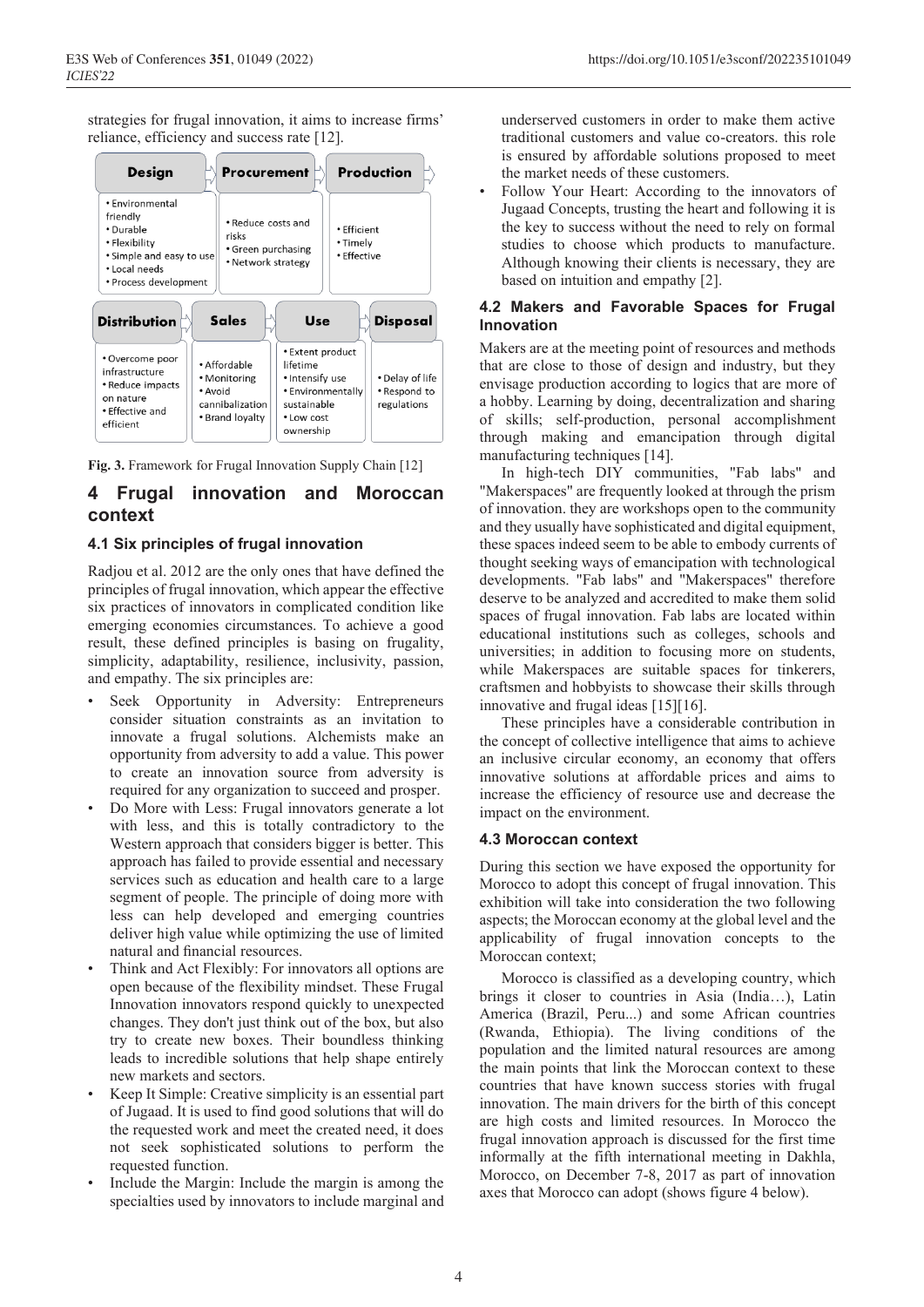

**Fig. 4.** Economy Intelligence action mode of Morocco (Wilinski, 1967, Baumard and Harbulot 1997, Baulant, 2015) [13].

The applicability of the concept of frugal innovation in Morocco requires a framing and development to succeed more than an initiation of the concept from the beginning, because frugal innovation is already shown its adaptation to the Moroccan context at the level of small and grand projects:

Small investment: we often hear the term "bricoul" to refer to the ingenious way in which simple and destitute people manage to find innovative solutions to expensive problems or the expression "Système D" in use in Frenchspeaking countries.

Major investment: the principle is integrated by the management of the Renault-Nissan group Carlos Ghosn through the manufacture of a frugal car in a frugal factory.

By exploiting the six principles of frugal innovation, Morocco can achieve good results by framing and formalizing the frugal innovation approach, knowing that it has all the conditions to value this concept of innovation; the limited resources, the cost of living, and the ingenuity that characterize Moroccan people. Below, we have presented some uses of the principles of frugal innovation in the Moroccan context:

- Seek Opportunity in Adversity: It aims to change the constraints to opportunities; Morocco for example can exploit the high temperature in the south of Morocco to produce renewable energy, transfer the vision of unemployed youth from waiting job opportunity to small entrepreneurship encouraged by government and exploitation of external industrial investments to create internal competences capable of inventing high quality Moroccan brands…
- Do More with Less: This principle can be applied simply by thinking about what already exists in a new way to create a better solution; it is required to encourage the concept of reuse and recycling (plastic, paper...), to improve the benchmarking approach between the different sectors in Morocco, to take advantage of the experiences of external countries to create value internally as well as the exploitation of free software and databases to propose and invent a new solution locally.
- Think and Act Flexibly: Not to limit the thinking spirit especially at the level of schools and education centers and encourage the brainstorming approach without eliminating any idea or opinion which can be a big succeed projects.
- Keep It Simple: Search the short way to get the job done; this principle will be used at the level of

administrative services, education as well as at the level of health in Morocco as new solutions to avoid a lot of light issues that become a big problem.

- Include the Margin: Include the segments targeted by projects or decisions to make them more useful and respond as needed to the maximum; This approach will enhance the value of Moroccan brand and will help to win the targeted segments confidence on different sectors.
- Follow Your Heart: Be passionate is enough to develop a great solution; A good principle should be used for "Fab labs" and "Makerspaces". We emphasize here that nature is the source of all innovations that exist today, so we must trust our hearts.

We underline that what has been presented above are only a few examples for each principle of frugal innovation, otherwise all principles can be used for all sectors and domains.

Morocco is well positioned to strengthen its presence in the African market and integrate global markets with frugal, sustainable and affordable products. In addition, the strategic position of Morocco in North Africa helps to penetrate the various markets. All of these advantages are guiding Morocco to achieve great success by adopting this frugal innovation approach.

## **5 Conclusion and Future Research**

The economic world is undergoing a strong pressure from different aspects; consumer demands, competition, limited resources, this pressure is increasing in the developing countries, at this stage appears the importance of frugal innovation concept as a solution accessible to everyone specifically the developing countries Morocco as an example.

This paper highlights the concept of frugal innovation and its introduction in the supply chains of the future, and then it explains the feasibility of integrating this concept in the Moroccan context.

Then, we presented the importance of the six principles of frugal innovation, and we highlighted how Morocco can adopt them by listing some examples for each principle that show the applicability and positive impact that this concept will bring to the Moroccan context. Taking into consideration the favorable conditions in Morocco, the probability of success of this concept is high, especially since the reasoning principle exists intuitively among Moroccan people. Frugal innovation only needs a framing or formulation to become structured.

Future research can clarify the constraints of implementing this frugal innovation in Morocco and the areas to prioritize for this concept to be successful and give quick results, which will encourage the implementation of this concept in the Moroccan context. And after answering the question how Morocco can strengthen its commonality with developed countries through innovation and frugal supply chains knowing that the Western country is beginning to adopt this concept as a solution to meet the needs of a very large part of consumers around the world.